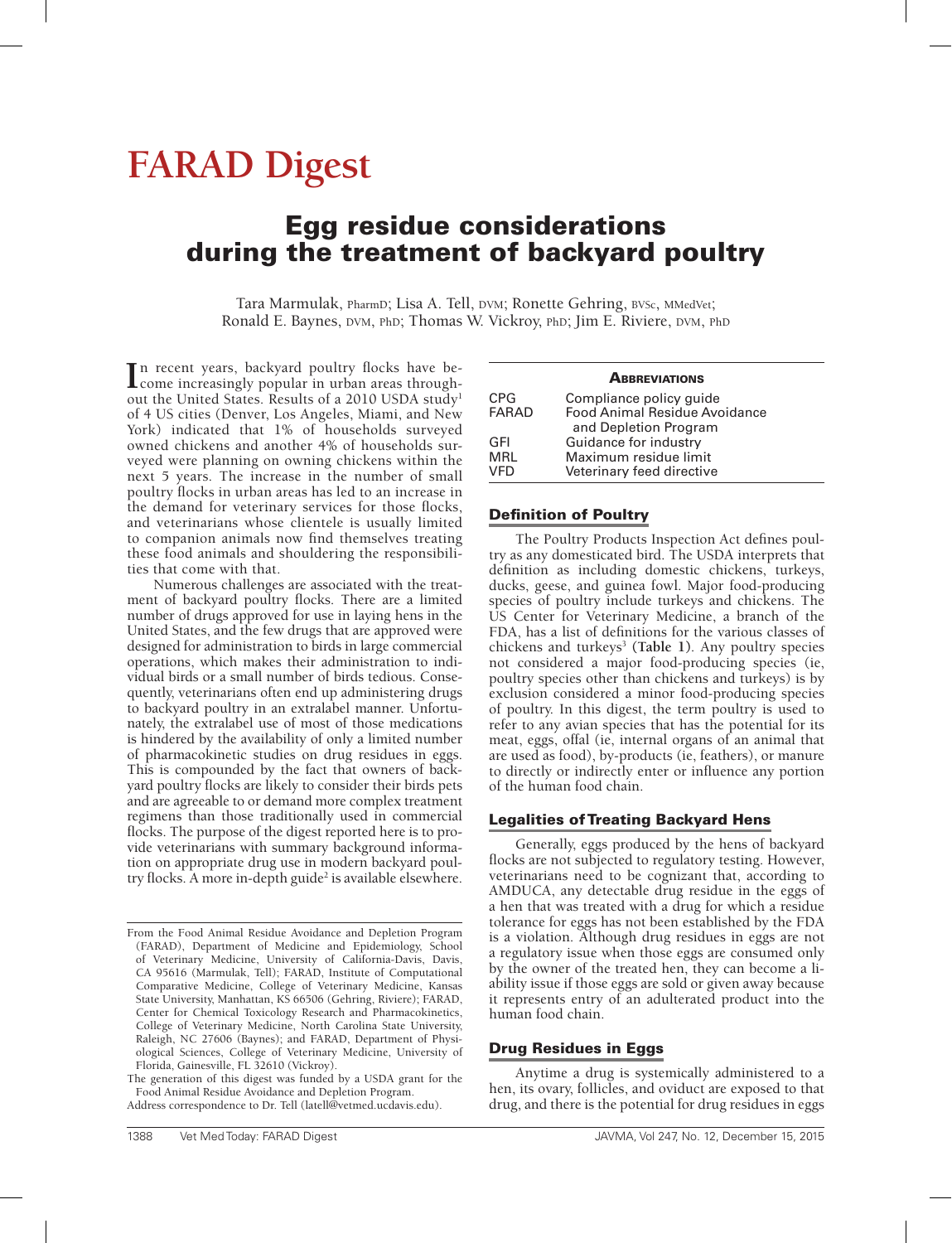Table 1—Class definitions for chickens and turkeys established by the US FDA.3

| <b>Species</b> | <b>Class</b>                                                                                                                            | <b>Definition</b>                                                                                                                                                                                                                                                                                                                                                                                                                                                                                                                                                                                                                                                                      |
|----------------|-----------------------------------------------------------------------------------------------------------------------------------------|----------------------------------------------------------------------------------------------------------------------------------------------------------------------------------------------------------------------------------------------------------------------------------------------------------------------------------------------------------------------------------------------------------------------------------------------------------------------------------------------------------------------------------------------------------------------------------------------------------------------------------------------------------------------------------------|
| Chicken        | Eggs<br>Laying hens (layers)<br>Chicks                                                                                                  | From in ovo until hatching.<br>Hens that produce eggs for human consumption.<br>A chicken immediately after hatching until it is able to survive in an ambient-<br>temperature environment (ie, is no longer brooded).                                                                                                                                                                                                                                                                                                                                                                                                                                                                 |
|                | Broiler chickens (broilers,<br>fryers, or frying chickens)<br>Roasters (roasting chickens)<br>Replacement chickens<br>Breeding chickens | Meat-type chickens typically grown to an age of 35–49 d and marketed with<br>a weight of approximately $1.\overline{8}-3.2$ kg $(4-7)$ lb).<br>Meat-type chickens marketed with a weight of approximately 2.7–4.1 kg $(6-9 \text{ lb})$ .<br>Chickens intended to become laying hens or breeding chickens.<br>Sexually mature male or female chickens of any type intended for the production<br>of fertile eggs; the eggs are not intended for human consumption.                                                                                                                                                                                                                     |
| Turkey         | Eggs<br>Laying hens (layers)<br>Poults<br>Growing turkeys<br>Finishing turkeys<br>Replacement turkeys<br><b>Breeding turkeys</b>        | From in ovo until hatching.<br>Hens that produce eggs for human consumption.<br>A turkey immediately after hatching until it is able to survive in an ambient-temperature<br>environment (ie, is no longer brooded).<br>Turkeys for meat purposes that are typically grown for approximately 17 (female)<br>or 22 (male) wk; this class may be further divided into heavy or light turkey strains.<br>Turkeys intended for meat production during the last 2-4 wk of growth.<br>Turkeys intended to become laying hens or breeding turkeys.<br>Sexually mature male or female turkeys intended for the production of fertile eggs;<br>the eggs are not intended for human consumption. |

produced during the period immediately after drug administration. Understanding the physiology of egg formation is key to understanding how drug residues in eggs occur.

In hens, follicles undergo 3 phases of development into eggs. Phase 1 follicles, or white follicles, are the smallest follicles; they are immature and contain no carotenoids.4 Phase 2, or the intermediate stage of egg development, occurs between 6 and 2 weeks before the egg is laid. During this phase, yolk formation is begun; egg yolk material (lipoprotein) is formed in the hen's liver and transported in the bloodstream to the ovary where it is deposited within the developing follicle. **Phase 3** is the final stage of egg development and begins between 14 and 10 days before the egg is laid. During this phase, there is rapid accumulation of yolk lipoproteins, and this phase is **believed to be the most** important for the deposition of drug residues within the yolk. As the yolk begins to develop, lipoproteins are deposited in a sphere as a series of thin layers or rings, which get subsequently larger and thicker as the follicle matures and the mass of the yolk becomes larger. The rings of lipoprotein deposited around the yolk during phase 3 are the largest and thickest, and if contaminated with a drug, the most likely to contribute to a detectable drug residue in the egg after it is laid.<sup>5,6</sup> Although drug residues are most likely to be detected in eggs that were in phase 3 of follicular development (ie, within 14 days of being laid) when the drug was administered to the hen, it is theoretically possible that any developing eggs that were within 6 weeks of being laid (ie, phase 2 and phase 3 follicles) when a drug was systemically administered to the hen could contain drug residues.

Results of studies<sup>6-8</sup> that evaluated residue uptake by eggs in laying hens following administration of ampicillin emphasize the importance of the egg yolk as a deposition site for drug residues. Ampicillin has a short plasma half-life in chickens. Laying hens that received 1 dose of ampicillin (40 mg/kg, IM) had undetectable plasma concentrations of the drug within 24 hours after administration; however, ampicillin

residues were detected in the yolks of the eggs laid by those hens for up to 6 days after drug administration.7 Because ampicillin is quickly eliminated from plasma, it appears that ampicillin is transported by the circulation to developing follicles (eggs) immediately or shortly after administration and that residues are deposited in the yolks of multiple follicles in the developmental stream.7,8 Given that up to 10% of the human population is allergic to penicillin,<sup>9</sup> detection of ampicillin residues in the yolks of eggs for a prolonged period after that short-acting drug is administered to laying hens is sobering. Additionally, detection of ampicillin residues in eggs that were laid when the hen had undetectable plasma concentrations of the drug indicates that once a drug is deposited into the egg yolk it is sequestered there, whereas concentrations of drugs in other tissues generally achieve equilibrium with the blood. Drugs with a plasma half-life that is longer than that of ampicillin or that are stored in tissues such as the fat or liver and then subsequently released into the circulation will likely result in egg residues for a longer period.<sup>6</sup>

Albumen can also serve as a storage site for drug residues within eggs. In fact, many drugs are preferentially deposited in either the albumen or yolk.<sup>10</sup> However, because the entire albumen content in an egg is produced within 24 hours after ovulation, the potential for persistent drug residues is less than that for the yolk, which develops over several weeks.

# FDA-approved Drugs for Laying Hens

Administration of a drug approved for use in laying hens at the labeled dose and route of administration and adherence to the appropriate withdrawal time is the most practical method for ensuring that eggs produced by treated hens will not contain illegal residues. In the United States, there are currently 8 drugs approved by the FDA for use in laying hens (amprolium, bacitracin, erythromycin, hygromycin B, nystatin, tylosin, nitarsone, and proparacaine hydrochloride; **Table 2**).11 All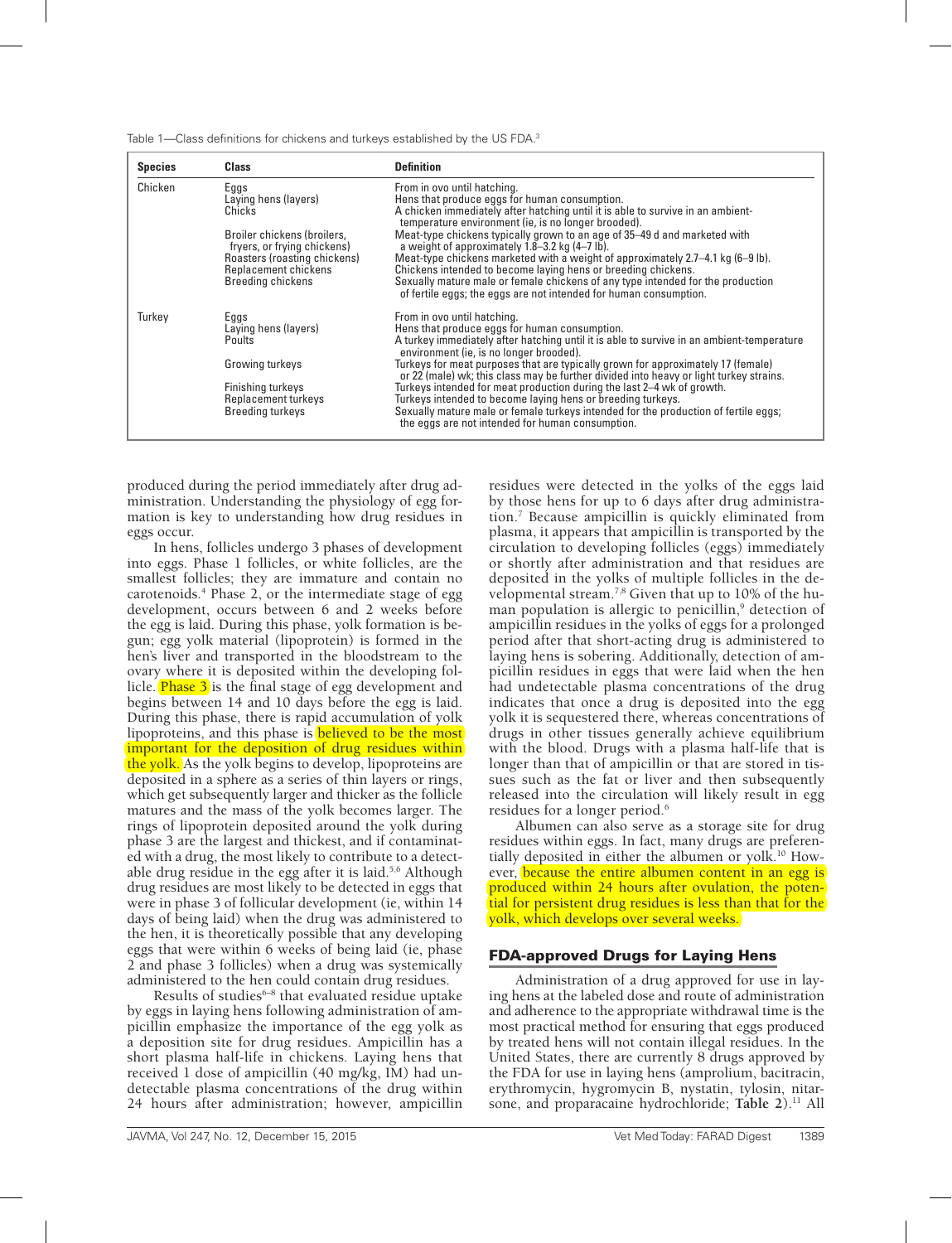Table 2—List of drugs approved by the FDA for use in laying hens in the United States as of September 2015.<sup>11</sup>

|                            | <b>Egg tolerance</b><br>concentration | <b>NADA or ANADA</b> | <b>Trade name</b>                                                                                |
|----------------------------|---------------------------------------|----------------------|--------------------------------------------------------------------------------------------------|
| <b>Active ingredient</b>   | (ppm)                                 |                      |                                                                                                  |
| Amprolium                  | $4.0 - 8.0$                           | $012 - 350$          | Corid 25% type A medicated article and Amprovine 25%                                             |
|                            |                                       | $013 - 149$          | Corid 9.6% oral solution and Amprovine 9.6% solution                                             |
|                            |                                       | 200-488              | Ampromed P for poultry                                                                           |
|                            |                                       | $013 - 663$          | Cocciprol oral solution                                                                          |
|                            |                                       | $200 - 463$          | Amprolium-P 9.6% oral solution                                                                   |
|                            |                                       | $200 - 496$          | Amprolium 9.6% solution, Corid 9.6% oral solution, and<br>AmproMed P for poultry                 |
| <b>Bacitracin</b>          | 0.5                                   | 046-920              | Baciferm-10, Baciferm-25, Baciferm-40, and Baciferm-50                                           |
|                            |                                       | $046 - 592$          | BMD 30, BMD 50, and BMD 60 type A medicated article;<br>BMD 50 granular A; and BMD 30 granular A |
|                            |                                       | 098-452              | Albac 50 type A medicated article                                                                |
|                            |                                       | $200 - 223$          | Albac 50 type A medicated article                                                                |
| Erythromycin               | 0.025                                 | $010 - 092$          | Gallimycin 100P and Gallimycin 50                                                                |
| Hygromycin B               | 0                                     | $011 - 948$          | Hygromix 2.4                                                                                     |
|                            |                                       | 140-443              | Hygromix 1.6 premix and Hygromix 0.6 premix                                                      |
|                            |                                       | 013-388              | Hygromix-Tylan Premix                                                                            |
|                            |                                       | 010-918              | Hygromix 8                                                                                       |
| Nystatin                   | 0                                     | $012 - 680$          | Pharmastatin-20*                                                                                 |
| Tylosin                    | 0.2                                   | $015 - 166$          | Tylan 100 Premix                                                                                 |
|                            |                                       | 140-680              | Tylan 5, 10, 20, and 40 Premix                                                                   |
|                            |                                       | $012 - 491$          | Tylan 100 and Tylan 40                                                                           |
|                            |                                       | $013 - 162$          | Tylan Premix No. 10                                                                              |
|                            |                                       | 098-431              | <b>Tylan 10 Premix</b>                                                                           |
|                            |                                       | 013-388              | Hygromix-Tylan Premix                                                                            |
|                            |                                       | $046 - 415$          | Tylosin 5, 10, 20, and 40 type A medicated article and CO-OP<br>Tylan 10 mix                     |
|                            |                                       | 200-484              | Tylovet 100                                                                                      |
| Nitarsone                  | 0.5                                   | $007 - 616$          | Histostat-50 (will be withdrawn Fall 2015)                                                       |
| Proparacaine hydrochloride |                                       | 009-035              | <b>Ophthaine Solution</b>                                                                        |

ANADA = Abbreviated new animal drug application. NADA = New animal drug application.

 $=$  Not established.

of those products are currently available on an overthe-counter basis; however, erythromycin, hygromycin B, and tylosin are generally administered in the feed or water and will be affected by the FDA VFD, which may change their availability.

Sometimes it is difficult to discern from the label whether a drug is approved for use in laying hens because of inconsistencies in the labeling of approved products, especially those approved by the FDA several years ago. If a drug label states that it is approved for "chickens, all classes" and does not state "do not use in laying hens" and has a tolerance listed for eggs, then it can be assumed that the drug is approved for use in laying hens. Drug label information and established tolerance concentrations for residues in meat and eggs intended for human consumption can be found on the FDA Animal Drugs<sup>11</sup> and the FARAD VetGram<sup>12</sup> websites.

Generally, a pharmaceutical company will not expend the resources necessary to obtain FDA approval for use of a drug in laying hens unless it can be used by commercial layer operations. From a practical standpoint, a drug needs to have an egg withdrawal time of 0 days to obtain FDA approval for use in laying hens. This is 1 reason why there are so few products approved for use in laying hens. However, it also means that all drugs that have been approved by the FDA for use in laying hens have an egg withdrawal time of 0 days when administered in accordance with the label directions.

## Extralabel Use of Medicated Feeds

The FDA policy regarding the extralabel use of medicated feeds in minor species is currently outlined in CPG 615.115.13 This CPG provides guidelines for the extralabel use of medicated feeds in minor food animal species (ie, poultry species other than chickens and turkeys) under specific circumstances. Although this CPG is not a law, it provides FDA field inspectors regulatory discretion on whether to take action against a veterinarian or producer. To fulfill the stipulations outlined in CPG 615.115,<sup>13</sup> all requirements for extralabel drug use specified within AMDUCA must be met in addition to the following:

- The prescribing veterinarian must provide a written recommendation that includes the medical rationale for use of the medicated feed and is dated < 3 months prior to administration of that feed. A copy of this recommendation is to be kept on file for 1 year by both the veterinarian and producer and is to be made available to FDA inspectors upon request.
- The medicated feed that is used must be approved by the FDA for use in a major food animal species (eg, chickens or turkeys).
- The formulation of the medicated feed cannot be changed (ie, the formulation cannot be altered to meet the nutritional requirements of the minor poultry species).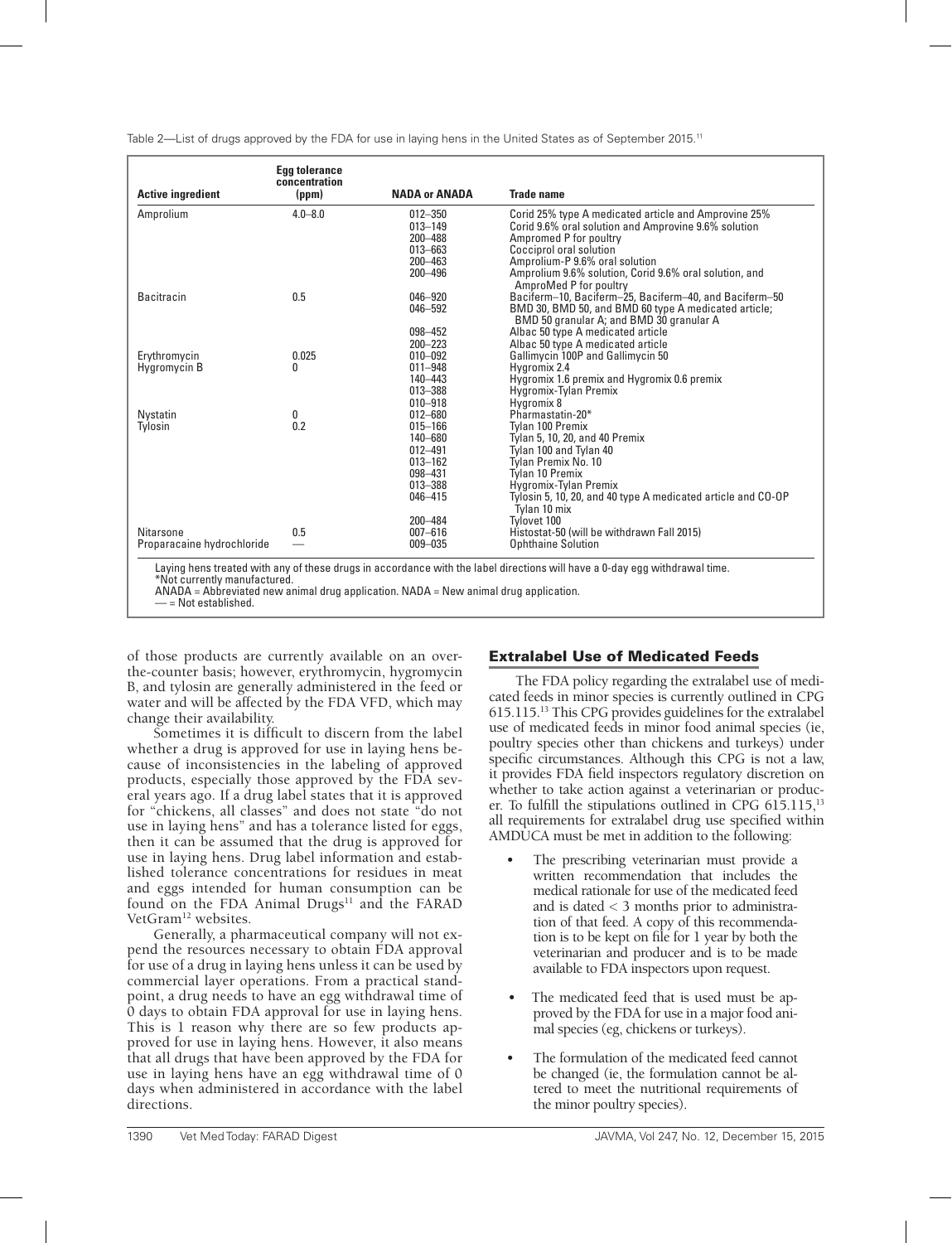By January of 2017, CPG 615.115 will likely be withdrawn and replaced with GFI #209 and #213.14,15 The proposed purpose of GFI #209 is to limit the use of medically important antimicrobials in food-producing animals and increase veterinary oversight of antimicrobial use in those animals. Its companion document, GFI #213, outlines the processes necessary to comply with GFI #209 including the withdrawal of products with nontherapeutic labels from the market and the reclassification of products with therapeutic labels as either VFD or prescription drugs. Consequently, some classes of antimicrobials that are administered in feed or drinking water and have only production use claims (eg, antimicrobials that are administered solely as growth promotants) will no longer be available. The remaining products that are approved for therapeutic purposes will be available by prescription or VFD only. Products that are currently labeled for both production and therapeutic use will have the production claims removed from the labels and be available by prescription or VFD only.

#### Extralabel Use of Drugs Approved for Laying Hens in Countries Other Than the United States

Because there are so few drugs approved by the FDA for use in laying hens in the United States, veterinarians who treat backyard poultry frequently resort to extralabel drug use. Use of a medication that is available in the United States and contains an active ingredient that is approved for use in laying hens in another country allows veterinarians to prescribe a withdrawal interval that, if adhered to by the client, will likely ensure that subsequent eggs

produced by treated hens are safe for huof drugs approved for use in laying hens in countries other than the United States is likewise limited16–19 **(Table 3)**. Also, from a regulatory standpoint, adherence to an egg withdrawal interval for a non– FDA-approved drug that is based on an MRL established by a regulatory agency in a foreign country will not guarantee that a violative drug residue will not be detected if eggs undergo regulatory testing in the United States. That is because the tolerance concentration for non– FDA-approved drugs administered in an extralabel manner in the United States is zero (ie, detection of any drug residue is considered a violation). Veterinarians should be aware that tolerance concentrations for FDA-approved drugs are not always numerically similar to foreign standards such as the MRL.

#### Extralabel Use of FDAapproved Drugs That Are Not Labeled for Laying Hens

Frequently, drugs approved for use in laying hens by the FDA or an equivalent regulatory agency in a foreign country are not appropriate for the condition that requires treatment, and the only alternative is to use another drug in an extralabel manner. The results of multiple studies conducted to evaluate the pharmacokinetics of various drugs in laying hens and the deposition of those drugs in eggs have been reviewed,<sup>20</sup> and that review may help veterinarians determine the egg withdrawal interval required for specific drugs or classes of drugs. It is important to note that the pharmacokinetic studies evaluated in that review<sup>20</sup> were conducted in healthy birds, and clinical abnormalities such as dehydration, kidney or liver impairment, gastrointestinal disease, and sepsis will affect drug clearance from laying hens and potentially result in violative residues in eggs. Once a treatment regimen is chosen, FARAD can be contacted for a recommendation for an egg withdrawal interval.<sup>21</sup>

### Prohibited Drugs

Frequently, FARAD receives calls about the legality of the use of drugs that are prohibited from use in foodproducing animals for animals that are considered pets by their owners. Veterinarians should be aware that the FDA considers all chickens to be food-producing animals, regardless of whether owners consider their chickens pets.<sup>22</sup> Despite an owner's assurance that an animal will never enter the human food chain, the future is always unknown, and the prescribing veterinarian could be held liable if eggs containing violative residues of prohibited drugs enter the human food chain. For example, in a worst-case scenario, a bird treated with an antimicrobial that is prohibited from use in food animals could inadvertently convey bacterial resistance against that antimicrobial to other birds in a flock that

man consumption. However, the number Table 3—List of drugs approved for use in laying hens in select countries as of May 2015.

| <b>Country</b>               | Drugs approved for use in laying hens                                                                                                        |
|------------------------------|----------------------------------------------------------------------------------------------------------------------------------------------|
| Australia <sup>16</sup>      | <b>Bacitracin</b><br>Chlortetracycline<br>Levamisole<br>Lincomycin-spectinomycin soluble powder<br>Neomycin sulfate<br>Piperazine<br>Tylosin |
| $C$ anada <sup>17</sup>      | Amprolium<br>Chlortetracycline<br>Neomycin<br>Oxytetracycline<br>Penicillin G potassium<br>Piperazine                                        |
| Ireland <sup>18</sup>        | Chlortetracycline<br>Colistin<br>Erythromycin<br>Flubendazole<br>Phenoxymethylpenicillin potassium<br>Phoxim<br>Tiamulin<br>Tylosin          |
| United Kingdom <sup>19</sup> | Amprolium<br>Colistin<br>Erythromycin<br>Fenbendazole<br>Flubendazole<br>Phenoxymethylpenicillin potassium<br>Tiamulin<br>Tylosin            |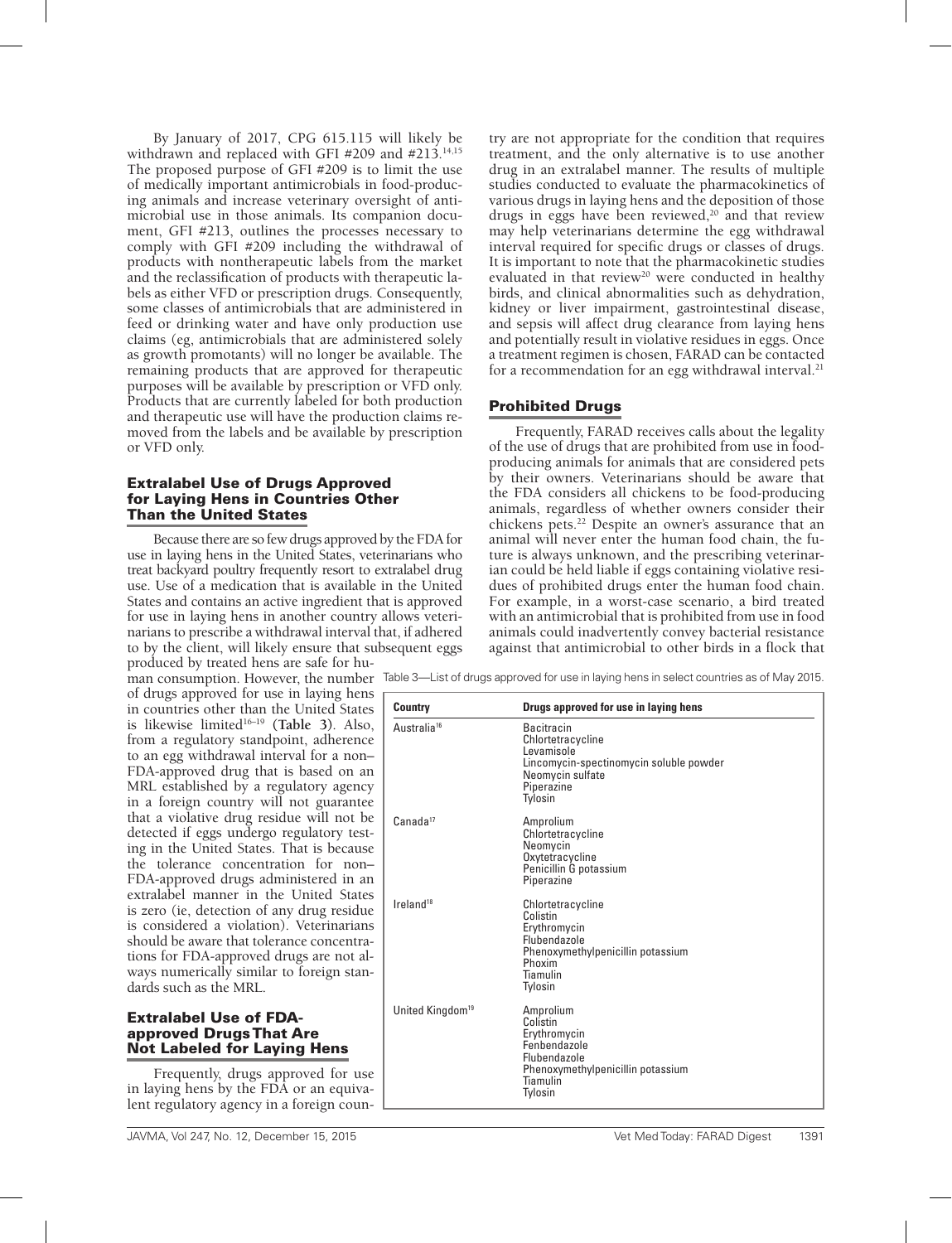are producing eggs for human consumption by direct contact or exposure to commingled excrement. Direct transference of antimicrobial-resistant bacteria between birds and humans is also a concern, especially because the number of human infections caused by poultryassociated *Salmonella* spp in the United States has been increasing annually. $23$ 

The complete list of drugs prohibited by the FDA from use in food-producing animals in the United States has been summarized<sup>24</sup> (Table 4) and can be found on the FARAD website.<sup>21</sup> Of those drugs, 3 are relevant to poultry practice (the prohibition of the extralabel use of cephalosporins and fluoroquinolones and the prohibition of the use of all antiviral medications).

**Prohibition of extralabel use of cephalosporins in major food-producing animals**—Prohibition of the extralabel use of cephalosporins in major foodproducing animals was enacted by the FDA in April  $2012.^{25}$  Cephalosporins are commonly used to treat various infections in human patients. To preserve the effectiveness and limit the development of antimicrobial resistance to cephalosporins, the FDA outlined specific circumstances in which cephalosporins can be administered in an extralabel manner to foodproducing animals. Cephalosporins can be used in an extralabel manner only to treat a major food animal species (turkeys, chickens, pigs, and cows) for an unlabeled disease; all other label directions such as the species, dose, route of administration, and treatment duration must be followed.25

Currently, the only cephalosporin approved for use in poultry is ceftiofur sodium, which is approved for use in day-old chicks and turkey poults to control early deaths associated with *Escherichia coli*. 11 Theoretically, ceftiofur sodium could be used to treat day-old chicks and poults for a condition other than control of early deaths associated with *E coli* as long as the labeled dose, route of administration, and treatment duration were followed. Prior to the FDA prohibition of the extralabel use of cephalosporins in food-producing animals, ceftiofur sodium was administered in ovo. In ovo administration of ceftiofur sodium or any cephalosporin is now prohibited.

Prohibition of the extralabel use of cephalosporins applies only to major food-producing species. Therefore, poultry species other than chickens and turkeys can be judiciously treated with cephalosporins in an extralabel manner in accordance with AMDUCA.

**Prohibition of fluoroquinolones**—The extralabel use of fluoroquinolones in food-producing animals was prohibited by the FDA in 1997.<sup>26</sup> Poultry approvals for sarafloxacin and enrofloxacin were withdrawn in  $2001^{27}$  and  $2005$ ,<sup>28</sup> respectively. At that time, the prevalence of fluoroquinolone-resistant *Campylobacter* spp isolated from specimens obtained from poultry and human patients was increasing,<sup>29</sup> and the ban was enacted to curtail the development of further fluoroquinolone-resistant bacterial strains and preserve the effectiveness of fluoroquinolones for the treatment of human infections. Since the ban on the extralabel use of fluoroquinolones in food-producing animals was enacted, the number of fluoroquinolone-resistant *Campylobacter* spp isolated in the United States has remained fairly stable, and the ban is deemed a success because the prevalence of fluoroquinolone-resistant bacterial strains has continued to increase in other parts of the world.30 Additionally, the number of fluoroquinoloneresistant *Salmonella* spp isolated from retail meat has remained fairly low since the ban on fluoroquinolones was enacted.<sup>31</sup>

**Prohibition of antiviral medications**—In accordance with a World Health Organization recommendation, the antiviral drug classes of amantanes such as amantadine and rimatidine and the neuraminidase inhibitors oseltamivir and zanamivir are prohibited from use in chickens, ducks, and turkeys.<sup>24</sup> Prohibition of the use of those drugs in poultry was enacted to preserve their effectiveness for the treatment of influenza in human patients.

| Drug or drug class                                                                           | <b>Special considerations</b>                                                                                                                                                                                                                                                                                                                                                                                                                                                                                                                                                                                                                                                                                                                                             |  |
|----------------------------------------------------------------------------------------------|---------------------------------------------------------------------------------------------------------------------------------------------------------------------------------------------------------------------------------------------------------------------------------------------------------------------------------------------------------------------------------------------------------------------------------------------------------------------------------------------------------------------------------------------------------------------------------------------------------------------------------------------------------------------------------------------------------------------------------------------------------------------------|--|
| Adamantane and neuraminidase inhibitors<br>Cephalosporins                                    | Prohibited from extralabel use in chickens, turkeys, and ducks.<br>Except for cephapirin in all classes of cattle, pigs, chickens, and turkeys. Restrictions<br>regarding the extralabel use of cephalosporins in all production classes of major food-<br>producing species (cows, pigs, chickens, and turkeys) include: extralabel use for the<br>purpose of disease prevention is not allowed; extralabel use that involves an<br>unapproved dose, treatment duration, frequency, or route of administration is not<br>allowed; and extralabel use is not allowed in unapproved species and production classes.<br>Extralabel use of cephalosporins is not restricted in minor food-producing species (eg,<br>all species of poultry other than chickens and turkeys). |  |
| Chloramphenicol                                                                              |                                                                                                                                                                                                                                                                                                                                                                                                                                                                                                                                                                                                                                                                                                                                                                           |  |
| Clenbuterol                                                                                  |                                                                                                                                                                                                                                                                                                                                                                                                                                                                                                                                                                                                                                                                                                                                                                           |  |
| Diethylstilbesterol                                                                          |                                                                                                                                                                                                                                                                                                                                                                                                                                                                                                                                                                                                                                                                                                                                                                           |  |
| Fluoroguinolones<br>Furazolidone                                                             | Extralabel use of all fluoroquinolones is prohibited in all food-producing species.                                                                                                                                                                                                                                                                                                                                                                                                                                                                                                                                                                                                                                                                                       |  |
| Glycopeptides                                                                                | All agents such as vancomycin.                                                                                                                                                                                                                                                                                                                                                                                                                                                                                                                                                                                                                                                                                                                                            |  |
| Nitrofurazone                                                                                |                                                                                                                                                                                                                                                                                                                                                                                                                                                                                                                                                                                                                                                                                                                                                                           |  |
| <b>Nitroimidazoles</b><br>All agents such as dimetridazole, ipronidazole, and metronidazole. |                                                                                                                                                                                                                                                                                                                                                                                                                                                                                                                                                                                                                                                                                                                                                                           |  |
| Phenylbutazone                                                                               | Prohibited from extralabel use in female dairy cattle $\geq 20$ mo old.                                                                                                                                                                                                                                                                                                                                                                                                                                                                                                                                                                                                                                                                                                   |  |
| Sulfonamides                                                                                 | Prohibited from extralabel use in lactating dairy cattle, except for approved uses of<br>sulfadimethoxine, sulfabromomethazine, and sulfamethoxypyridazine.                                                                                                                                                                                                                                                                                                                                                                                                                                                                                                                                                                                                               |  |

Table 4—List of drugs prohibited by the FDA from extralabel use in food-producing animals\* in the United States as of April 2015.<sup>24</sup>

\*All chickens, regardless of use or status as a pet, are considered food-producing animals by the US FDA. — = Not applicable.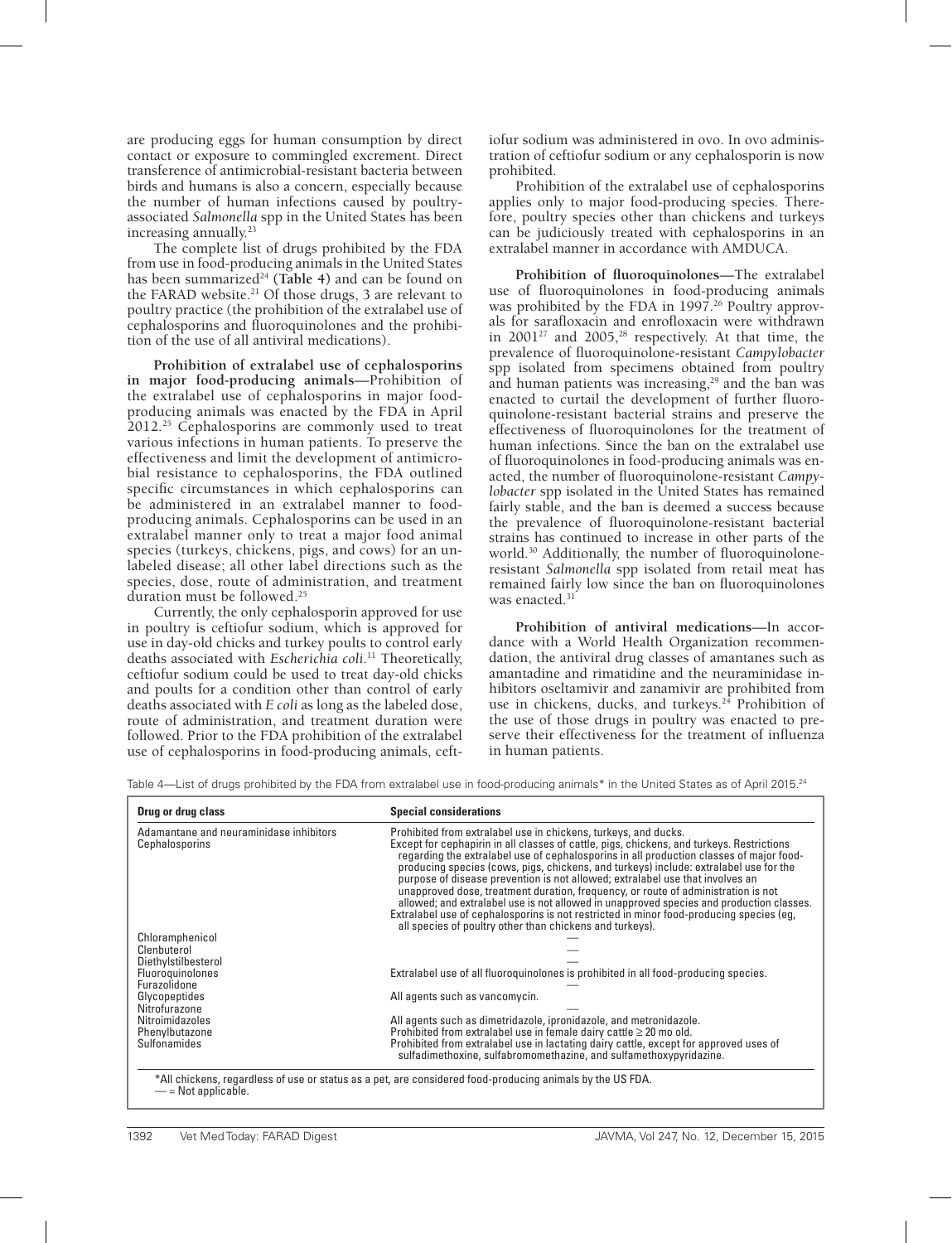#### FARAD Poultry Statistics

During the 5-year period from September 2009 through September 2014, FARAD received approximately 18,000 requests for withdrawal intervals for various drugs, of which just under 10% pertained to poultry. The 10 drugs for which withdrawal intervals for poultry were most frequently requested were summarized **(Table 5)**. From September 2013 to September 2014, the number of requests for information regarding tylosin increased, whereas the number of requests for information regarding piperazine decreased, compared with those for the previous 5 years.

**Meloxicam**—Meloxicam is not approved for use in poultry in the United States or any other country. Although meloxicam is frequently administered to poultry, to our knowledge, there have been no studies performed to investigate the incidence or duration of meloxicam residues in the eggs of treated hens.

**Fenbendazole**—In the United Kingdom, fenbendazole oral suspension is approved for treatment of gastrointestinal nematodes in laying hens at a dose of  $\overline{1}$  mg/kg (0.45 mg/lb), PO, for 5 days with a 0-day egg withdrawal and 6-day meat withdrawal.<sup>19</sup> Because fenbendazole is approved for laying hens in the United Kingdom, there is an MRL for residues of fenbendazole and its metabolites in eggs. Because it is not approved for use in laying hens in the United States, the detection of any fenbendazole residues in eggs is considered a violation, and the egg withdrawal period established for fenbendazole in the United Kingdom should be extended to ensure that drug residues in the eggs of treated hens are depleted below the detection limits of the USDA Food Safety and Inspection Service. Currently, FARAD recommends an egg withdrawal interval of 17 days for hens following oral administration of fenbendazole (1 mg/kg).

**Ivermectin**—Depletion of ivermectin residues in the eggs of treated hens has been investigated in only a couple of studies.<sup>32,33</sup> Given the limited studies<sup>32,33</sup> and data available, FARAD cannot provide a blanket withdrawal interval recommendation, and individuals are directed to submit a withdrawal interval request to FARAD.

**Sulfamethoxazole and trimethoprim and amoxicillin**—Few studies have been performed to investigate residues of sulfamethoxazole and trimethoprim34–38 and amoxicillin39,40 in the eggs of laying hens. Given the limited studies34–40 and data available, FARAD cannot provide a blanket withdrawal interval recommendation for eggs, and individuals are directed to submit a withdrawal interval request to FARAD.

Sulfadimethoxine—Various studies<sup>41-47</sup> have been conducted to evaluate the depletion of sulfadimethoxine residues in eggs of treated hens. However, to our knowledge, sulfadimethoxine is not currently approved for use in laying hens in any country.

**Tetracyclines**—Chlortetracycline is approved for use in laying hens in Australia and Ireland.<sup>16,18</sup> In Australia, chlortetracycline is labeled for use in the drinking water of chickens at doses up to 60 mg/kg (27 mg/ lb) for  $\leq$  5 days with a 0-day egg withdrawal.<sup>16</sup> In Ireland, a medicated feed containing chlortetracycline can be fed to laying hens at a dose of 20 to 25 mg/kg (9 to 11 mg/lb) for 5 to 7 days with a 4-day egg withdrawal.18 In the United States, the egg withdrawal interval for hens following treatment with chlortetracycline needs to be extended from those established in Australia and Ireland to allow residues time to deplete below detection limits.

Multiple studies<sup>48–60</sup> have been performed to evaluate depletion of oxytetracycline residues in the eggs of treated hens. In Canada, oxytetracycline soluble powder is approved for use in the drinking water of laying hens at concentrations ranging from 50 to 112 mg/L (190 to 424 mg/gal) with 60-hour to 5-day egg withdrawal intervals, respectively.16 Those withdrawal intervals should be extended in the United States because oxytetracycline is not approved for use in laying hens; therefore, oxytetracycline must be undetectable in all eggs destined for human consumption.

To our knowledge, doxycycline is not approved for use in laying hens in any country. Although multiple studies<sup>10,50,61–63</sup> have been performed to evaluate the depletion of doxycycline in the eggs of treated hens, at this time, FARAD cannot provide a blanket withdrawal interval recommendation for eggs, and individuals are directed to submit a withdrawal interval request to FARAD.

Table 5—List of the 10 drugs for which FARAD most frequently received requests for egg withdrawal intervals between September 2009 and September 2014.

| <b>Drug</b>                                     | No. of requests<br>received by FARAD | No. of published studies performed<br>to evaluate drug depletion in<br>the eqgs of treated hens* |
|-------------------------------------------------|--------------------------------------|--------------------------------------------------------------------------------------------------|
| Meloxicam                                       | 117                                  |                                                                                                  |
| Fenbendazole                                    | 93                                   |                                                                                                  |
| <i><u><b>Ivermectin</b></u></i>                 | 73                                   |                                                                                                  |
| Amoxicillin trihydrate; clavulanate (potassium) | 73                                   |                                                                                                  |
| Sulfamethoxazole; trimethoprim                  | 49                                   | 4 (sulfamethoxazole); 2 (trimethoprim)                                                           |
| Sulfadimethoxine                                | 43                                   |                                                                                                  |
| Dipiperazine sulfate; piperazine hydrochloride  | 39                                   |                                                                                                  |
| Doxycycline                                     | 37                                   |                                                                                                  |
| Enrofloxacint                                   | 37                                   | 14                                                                                               |
| Oxytetracycline hydrochloride                   | 33                                   | 18                                                                                               |

\*Published studies found in the FARAD citation database as of July 2015. †Enrofloxacin is prohibited from extralabel use in food animals in the United States. There are currently no FDA-approved enrofloxacin medications labeled for use in poultry.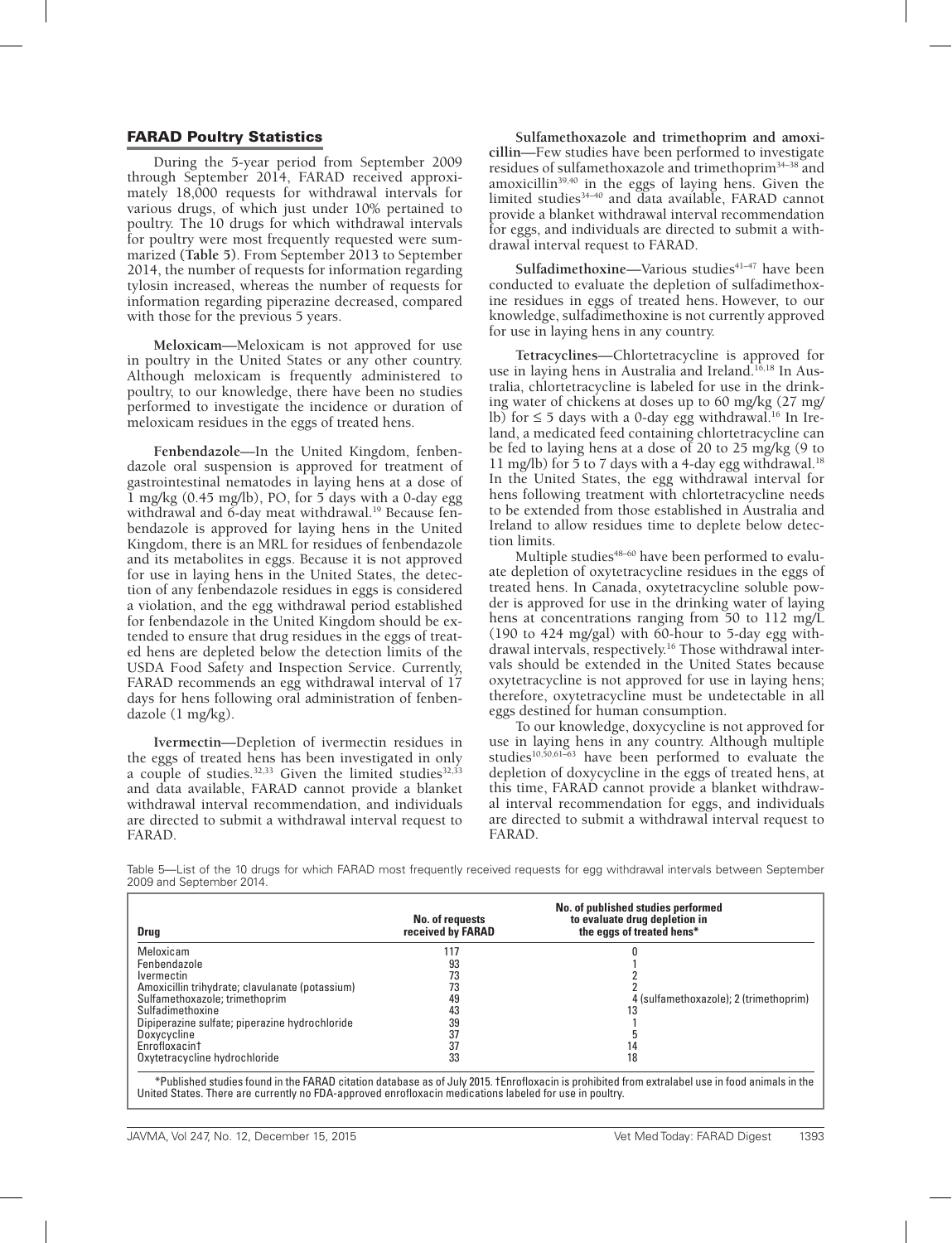**Piperazine—To our knowledge, only 1 study<sup>64</sup> has** been published evaluating the depletion of piperazine in the eggs of treated hens. In Australia and Canada, piperazine is approved for 1-time use in laying hens at doses ranging from 130 to 200 mg/kg (59 to 91 mg/lb) with a 0-day egg and meat withdrawal.<sup>16,17</sup>

**Tylosin**—Some products that contain tylosin are approved by the FDA for use in laying hens (Table 2), and when those products are used in accordance with the label directions, there is a 0-day egg withdrawal.<sup>11</sup> However, all of those products will be affected by GFI #209 and #213, which may result in label changes or affect their availability in the future. Tylosin is also approved for use in laying hens in Australia, Ireland, and the United Kingdom,<sup>16,18,19</sup> and multiple studies<sup>58,65-70,a</sup> have been performed to evaluate the depletion of tylosin residues in the eggs of treated hens.

**Enrofloxacin**—Extralabel administration of fluoroquinolones such as enrofloxacin to food-producing animals is prohibited by the FDA,<sup>24</sup> yet it is not unusual for FARAD to receive requests for withdrawal information for enrofloxacin in poultry. It is likely that many of those requests are from companion animal veterinarians who may not recall that enrofloxacin is prohibited from use in food-producing animals.

#### Summary

The purpose of this digest was to provide US veterinarians guidance on the responsible treatment of backyard poultry flocks. The treatment of backyard poultry can be a daunting task for veterinarians because only limited resources are available; however, it is likely to become an increasingly common task owing to the increasing popularity of backyard poultry throughout the United States, especially in urban and suburban areas. Although backyard poultry flock owners may consider their birds pets, the FDA considers them food-producing animals, and veterinarians should follow all regulations that pertain to food-producing animals when administering or prescribing drugs to those birds. The lack of FDA-approved drugs for use in laying hens frequently necessitates the use of drugs in an extralabel manner in backyard poultry. Unfortunately, information regarding the depletion of drug residues in eggs from hens treated with various drugs in an extralabel manner is sparse or lacking, and veterinarians need to be cognizant of this issue, especially when the eggs from treated hens are intended for human consumption.

a. Marth JL, Burnett TJ, Kiehl DE, et al. Metabolism and residue decline of [14C]tylosin in tissues and eggs of laying hens (abstr). *Abstr Pap Am Chem Soc* 2001;221;AGRO 64.

#### References

- 1. USDA APHIS. *Urban chicken ownership in four US cities.* Available at: www.aphis.usda.gov/animal\_health/nahms/poultry/ downloads/poultry10/Poultry10\_dr\_Urban\_Chicken\_Four.pdf. Accessed Apr 1, 2015.
- 2. Greenacre CB, Morishita TY, eds. *Backyard poultry medicine and surgery: a guide for veterinary practitioners*. Ames, Iowa: John Wiley & Sons, 2015.
- 3. US FDA. *Guidance for industry #191: changes to approved NADAs–new NADAs vs. category II supplemental NADAs.* Available at: www.fda.gov/downloads/AnimalVeterinary/Guidance ComplianceEnforcement/GuidanceforIndustry/UCM052460. pdf. Accessed Jun 23, 2015.
- Kan CA, Petz M. Detecting residues of veterinary drugs in eggs. *World Poult* 2001;17:16–17.
- 5. Donoghue DJ. Mechanisms regulating drug and pesticide residue uptake by egg yolks: development of predictive models. *Worlds Poult Sci J* 2001;57:373–380.
- 6. Donoghue DJ, Myers K. Imaging residue transfer into egg yolks. *J Agric Food Chem* 2000;48:6428–6430.
- 7. Donoghue DJ, Hairston H, Henderson M, et al. Modeling drug residue uptake by eggs: yolks contain ampicillin residues even after drug withdrawal and nondetectability in the plasma. *Poult Sci* 1997;76:458–462.
- 8. Donoghue DJ, Hairston H, Gaines SA, et al. Modeling residue uptake by eggs. 1. Similar drug residue patterns in developing yolks following injection with ampicillin or oxytetracycline. *Poult Sci* 1996;75:321–328.
- Macy E, Poon K-Y T. Self-reported antibiotic allergy incidence and prevalence: age and sex effects. *Am J Med* 2009;122: 778.e1–778.e7.
- 10. Kan CA, Petz M. Residues of veterinary drugs in eggs and their distribution between yolk and white. *J Agric Food Chem* 2000;48:6397–6403.
- 11. US FDA. *Animal drugs @ FDA.* Available at: www.accessdata. fda.gov/scripts/animaldrugsatfda/details.cfm?dn=140-338. Accessed Sep 10, 2015.
- 12. FARAD Vetgram. Available at: www.farad.org/vetgram/search. asp. Accessed Sep 10, 2015.
- 13. US FDA. *CPG Sec 615.115 extra-label use of medicated feeds for minor species.* Available at: www.fda.gov/ICECI/ComplianceManuals/ CompliancePolicyGuidanceManual/ucm074659.htm. Accessed Jun 17, 2015.
- 14. US FDA. *Guidance for industry #209, the judicious use of medically important antimicrobial drugs in food-producing animals*. Available at: www.fda.gov/downloads/AnimalVeterinary/Guidance-ComplianceEnforcement/GuidanceforInduGuid/UCM216936. pdf. Accessed Jun 17, 2015.
- 15. US FDA. *Guidance for industry #213, new animal drugs and new animal drug combination products administered in or on medicated feed or drinking water of food-producing animals: recommendations for drug sponsors for voluntarily aligning product use conditions with GFI #209*. Available at: www.fda.gov/downloads/ AnimalVeterinary/GuidanceComplianceEnforcement/GuidancefGuidancefo/UCM299624.pdf. Accessed Jun 17, 2015.
- 16. Australian Pesticides and Veterinary Medicines Authority. Available at: portal.apvma.gov.au/pubcris. Accessed Sep 10, 2015.
- 17. Canadian Compendium of Veterinary Products. Available at: bam.naccvp.com/?u=country&p=msds. Accessed Sep 10, 2015.
- 18. Ireland Health Products Regulatory Authority. Available at: www.hpra.ie. Accessed Sep 10, 2015.
- 19. Veterinary Medicines Directorate. Available at: www.vmd.defra. gov.uk/ProductInformationDatabase/. Accessed Sep 10, 2015.
- 20. Goetting V, Lee KA, Tell LA. Pharmacokinetics of veterinary drugs in laying hens and residues in eggs: a review of the literature. *J Vet Pharmacol Ther* 2011;34:521–556.
- 21. FARAD. Available at: www.farad.org. Accessed Sep 15, 2015.
- 22. US FDA. *Draft guidance for industry #230: compounding animal drugs from bulk drug substances*. Available at: www.fda.gov/downloads/ AnimalVeterinary/GuidanceComplianceEnforcement/Guidance forIndustry/UCM446862.pdf. Accessed Jun 1, 2015.
- 23. Behravesh CB, Brinson D, Hopkins BA, et al. Backyard poultry flocks and salmonellosis: a recurring, yet preventable public health challenge. *Clin Infect Dis* 2014;58:1432–1438.
- US FDA. Title 21, Chapter I, Part 530, Subpart C, Section 530.21. Prohibitions for food-producing animals. *Code of Federal Regulations* 2015;6. Available at: www.accessdata.fda.gov/ scripts/cdrh/cfdocs/cfcfr/CFRSearch.cfm?fr=530.21. Accessed Sep 10, 2015.
- US FDA. New animal drugs; cephalosporin drugs; extralabel animal drug use; order of prohibition. *Fed Regist* 2012;77:735– 745.